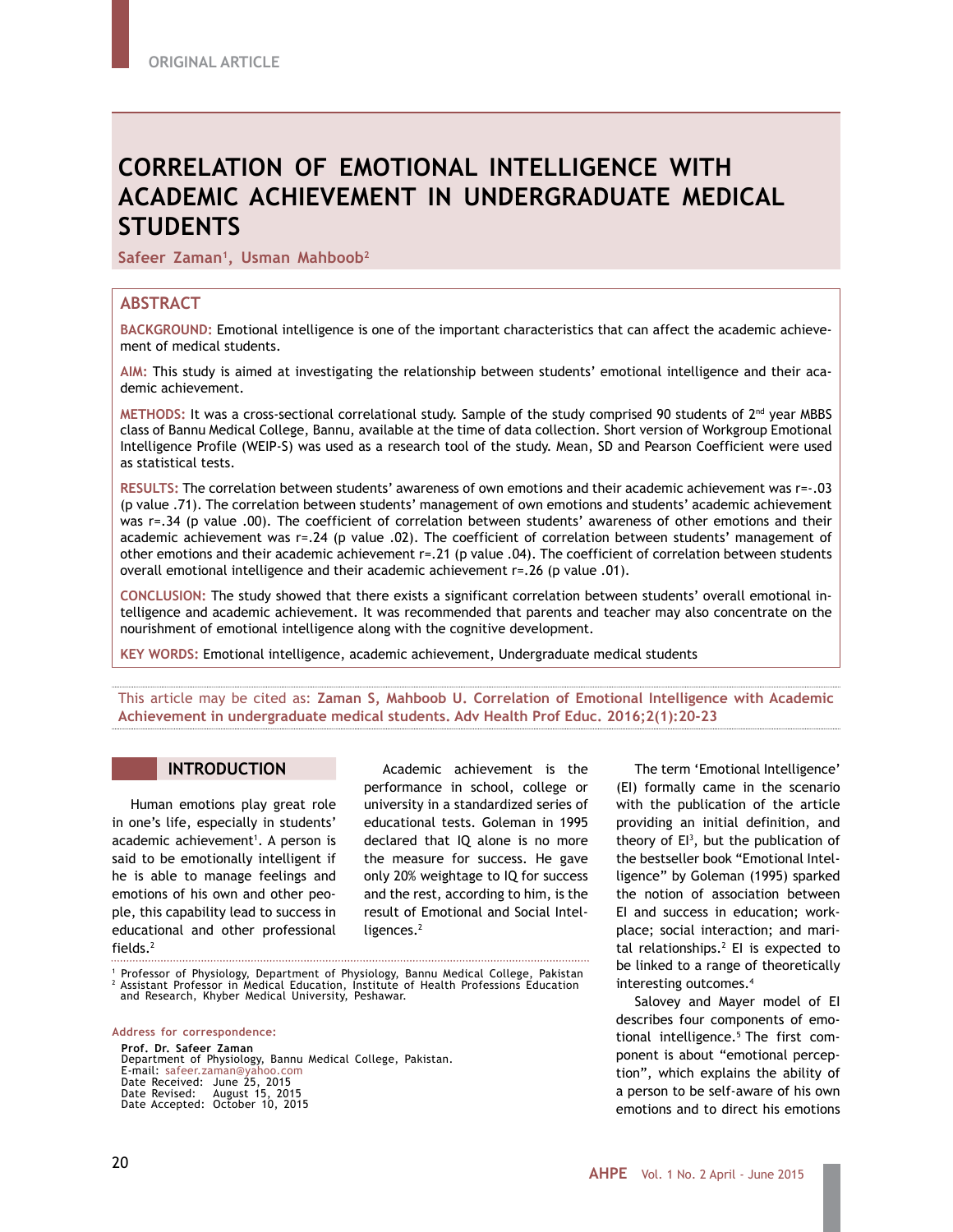and emotional desires perfectly to others.5 This component also contain the ability to differentiate between true and false expressions of emotion.5 The second component is "emotional integration", which is the ability to discriminate among the different emotions, an individual is sensing and to recognize those that are influencing his thought processes<sup>5</sup>. The third component is "emotional understanding", which is the ability to appreciate complex emotions, like feeling two emotions at one time, and the ability to identify changeover from one to the other.5 The last component is "emotion management", which is the ability to connect or disengage from an emotion, subject to its effectiveness in a given circumstances. 5

Goleman's model also explains emotional intelligence in four parts.2 The first part is "self-awareness", which is the ability to read one's emotions and identify their effect while using instant feelings to direct decisions.<sup>6</sup> The second part is "Self-management" which is the ability to control one's emotions and compulsions and adjust oneself to changing situations.6 The third part is "social awareness", which is the ability to sense, understand, and react to other's emotions while comprehending social set up.6 The fourth part is "relationship management" which is the ability to inspire, influence, and develop positive emotions in others while managing conflict.<sup>6</sup>

The learning of students is affected by their environment.<sup>7</sup> Some researchers claim that emotional intelligence is a more dependable forecaster of academic achievement than is  $IQ.<sup>2</sup>$  Alternately, low emotional health may lead to negative consequences for academic achievement as well as personal relationships.8 Le Page-Lees in 1997 conducted a study on a group of 21 women who achieved high academic success in their educational career, but were deprived and neglected children. Results of the study showed that those women who had endured

stress as children often developed a highly advanced level of emotional intelligence or interpersonal and intrapersonal intelligence.9 Ford in 1996 conducted a research on the role of EI in academics. The results showed that only EI quotient was a significant contributor to academic excellence.10 Another showed that students with education in the arts made emotionally better literate decisions than the  $2<sup>nd</sup>$  one.<sup>11</sup> Similarly, another found that academic success was strongly associated with overall EI level.<sup>12</sup> However, one study did not find a significant correlation between IQ and creativity or between IQ and EI.<sup>13</sup> Another study found significant correlation between students' academic performance and emotional intelligence.<sup>14</sup>

The objective of this study was to measure emotional intelligence of medical students, and to explore relationship between emotional intelligence and academic achievements.

# **METHODS**

All 2nd year undergraduate medical students studying in medical colleges of Khyber Pakhtunkhwa constituted the population of the study. All the students enrolled in 2nd year MBBS class Bannu Medical College, session 2013, constituted the accessible population of the study. Ten students were selected for pilot study randomly out of total 100 students. Rest of the 90 students was taken as sample of the study. Hence, the accessible population and the sample size were identical.

The Workgroup Emotional Intelligence Profile Short version (WEIP-S) inventory was used, Peter Jordan and Sandra Lawrence from Australia developed this questionnaire in 2009.15 To validate this questionnaire, they administered it to a group of employees who have close interaction amongst themselves. The data provided evidence of test–retest stability for the WEIP-S across three time periods. The Cronbach Alpha values, they obtained were .85, .77, .81, .81 for aware owns' emotions, manage

owns' emotions, aware others. Emotions and manage others' emotions respectively.<sup>15</sup>

There are 16 questions in the inventory; each was given weightage from 1 to 5 (minimum to maximum). Thus the emotional intelligence of the sample ranged from 16 to 80 (minimum to maximum)

For the internal validity of the questionnaire, research experts in the field of medical education, and psychology were consulted. Their suggestions were incorporated in the questionnaire. The weightage for each statement in the questionnaire i.e. strongly disagree= 1, disagree= 2, undecided= 3, agree=4 and strongly agree=5, were deleted. The subheadings of the four facets of emotional Intelligence were also deleted. The serial number given to the 16 statements was kept continuous from 1-16. These changes, according to educational expert in the field of education research will help to increase the validity so that the respondents may give the true information regarding their EI.

A pilot study was conducted on ten students in order to find out the reliability of the tool. The Cronbach Alpha value found was 0.68 which is reasonable. The 90 students were divided into three batches. A two hour session was conducted for each batch on three consecutive days for data collection. Those students, who were absent on  $1^{st}$  or  $2^{nd}$  day, were given chance of participation on the next day.

In order to guarantee to comprehend the questionnaire and draw the same meaning of each statement, the researcher himself explained each question to the students. All the queries from the students were welcomed by the researcher. Students' academic achievement were obtained from their 1<sup>st</sup> year MBBS detailed marks certificate (DMC) issued by Khyber Medical University Peshawar session 2013 Annual examination. Total marks obtained in the subjects of anatomy, physiology and biochemistry, both in theory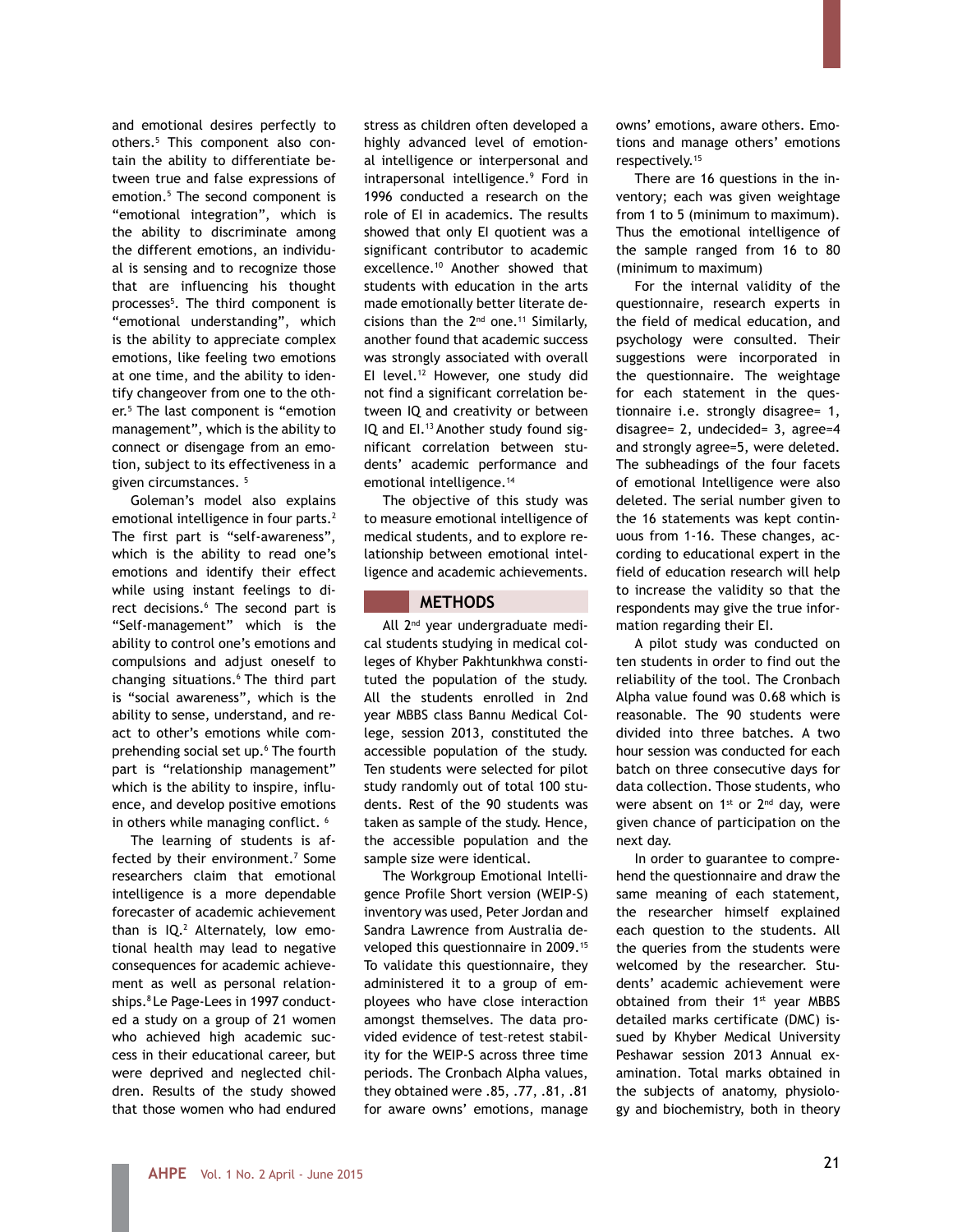and practical was taken as academic achievement.

Data collection was conducted in October 2013.This research was descriptive and the research tool was personally administered by the researcher to the subjects in groups, in order to clarify any doubt on the

| <b>LIKERT SCALE</b> |                      |               |  |  |  |
|---------------------|----------------------|---------------|--|--|--|
|                     | <b>Scale Options</b> | Weight        |  |  |  |
|                     | Strongly disagree    |               |  |  |  |
| 2                   | disagree             | $\mathcal{L}$ |  |  |  |
| 3                   | Undecided            | 3             |  |  |  |
| 4                   | Agree                |               |  |  |  |
| 5                   | Strongly agree       | 5             |  |  |  |

statement at the spot. The filled inventories were collected by the researcher on the spot. The data was collected in the physiology laboratory of Bannu Medical College on three consecutive days during two hours session. Any student absent on 1<sup>st</sup> day was given chance of participation on the next day. The respondents who filled the inventories, their detailed marks certificate (DMC) photo copies were collected from student's affair section record.

 The collected data was entered in SPSS-20 and was analyzed using appropriate statistical tests. Emotional intelligence of the sample students were measured using Mean and SD respectively. Emotional intelligence and academic achievement scores were correlated using Pearson Correlation. Independent Samples ttest was used to compare the mean scores of emotional intelligence of the male and female students, at 0.05 level of significance.

## **RESULTS**

Table 1 shows the results of the different facets of emotional intelligence and overall intelligence with their mean score and SD. The management of other emotions has got the highest mean score 3.76 with its SD= .55 and awareness of own emotion has got the lowest mean score 3.36 with its SD= .78

Table 2 presents the correlation between students' awareness of own emotions and their academic achievement as  $r = -.03$  (p value .71). The r value indicate that there is negative correlation between students awareness of own emotions and their academic achievement but not significant. The correlation between students' management of own emotions and students' academic achievement was  $r = .34$  (p value .00), which indicate that there is statistically significant correlation between students' management of own emotions and their academic achievement (p<.05). The coefficient of correlation between students' awareness of other emotions and their academic achievement with  $r = .24$  (p value  $.02$ ), which shows that there a statistically significant correlation between students' awareness of others emotions and their academic achievement (p<.05). The coefficient of correlation between students' management of other emotions and their academic achievement with  $r = .21$  (p value .04), which means that there a statistically significant correlation between students' management of others emotions and their academic achievement (p<.05).The coefficient of correlation between students overall emotional intelligence and

their academic achievement with  $r = .26$  (p value .01), which means that there a statistically significant correlation between students overall emotional intelligence and their academic achievement (p<.05).

### **DISCUSSION**

The main objectives of this study were to explore the emotional intelligence of the students, to find out relationship between students' emotional intelligence and their academic achievement. Results indicated that there is a significant correlation between students' emotional intelligence and their academic achievement. This result is in line with Goleman<sup>2</sup>, who explored that success depends on several intelligences and on the control of emotions (intrapersonal and interpersonal intelligence). Intelligence (IQ) is no more the measure of success. It has been previously reported that cognitive intelligence accounts 20% of the total success whereas intrapersonal and interpersonal intelligences accounts for the rest of intelligence.2 Similarly, it was previously concluded that there is a positive relationship between emotional intelligence and academic achievement.16 Intrapersonal and interpersonal intelligence have been found a reliable predictor of academic

|                | TABLE 1: MEAN & SD OF EMOTIONAL INTELLIGENCE OF THE STUDENTS (N: 90) |      |           |  |  |
|----------------|----------------------------------------------------------------------|------|-----------|--|--|
|                | Facets of emotional intelligence                                     | Mean | <b>SD</b> |  |  |
|                | Awareness of own emotions                                            | 3.36 | .78       |  |  |
|                | Management of other emotions                                         | 3.76 | .55       |  |  |
|                | Awareness of other emotions                                          | 3.69 | .78       |  |  |
| $\overline{4}$ | Management of other emotions                                         | 3.61 | .74       |  |  |
| 5              | Over all emotional intelligence                                      | 3.60 | .45       |  |  |

**TABLE 2: CORRELATION BETWEEN STUDENTS' EMOTIONAL INTELLIGENCE AND THEIR ACADEMIC ACHIEVEMENT (NO: 90)**

| <b>Emotional intelligence</b>                              | Pearson correlation (r) | $Sig.$ (p) |  |  |  |  |
|------------------------------------------------------------|-------------------------|------------|--|--|--|--|
| Awareness of own emotions                                  | $-.03$                  | .71        |  |  |  |  |
| Management of own emotions                                 | .34                     | .00.       |  |  |  |  |
| Awareness of others emotions                               | .24                     | .02        |  |  |  |  |
| Management of others emotions                              | .21                     | .04        |  |  |  |  |
| Overall emotional intelligence                             | .26                     | .01        |  |  |  |  |
| *Correlation is significant at 0.05 level of significance. |                         |            |  |  |  |  |